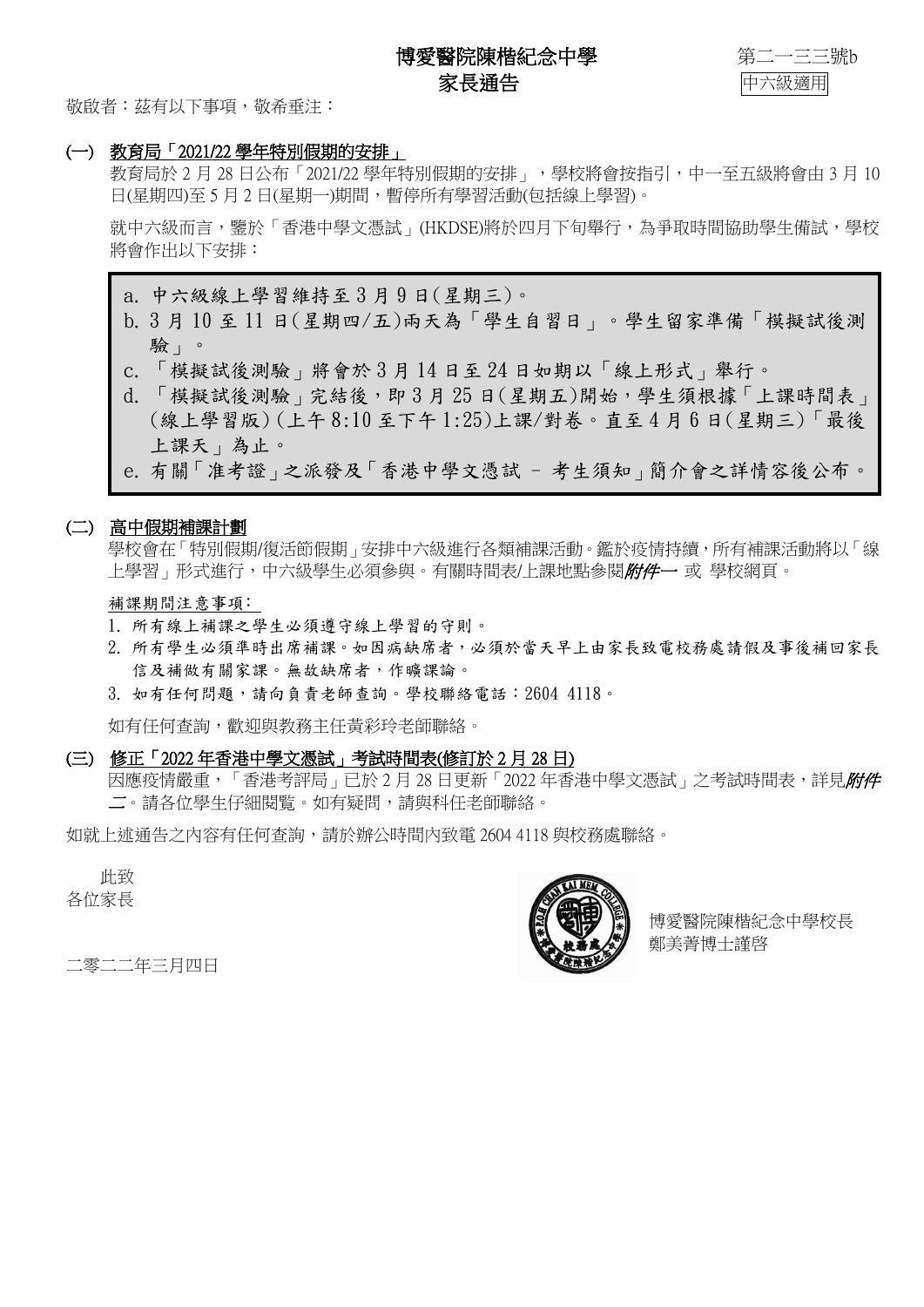二一三三號 b 附件一

### 博愛醫院陳楷紀念中學 二零二一至二零二二年度 中六級 三月「特別假期/復活節假期」補課計劃

## 三月(半日線上學習)

| 星期一                          | 星期二                                        | 星期三                               | 星期四                              | 星期五                            | 星期六                                 |
|------------------------------|--------------------------------------------|-----------------------------------|----------------------------------|--------------------------------|-------------------------------------|
|                              |                                            |                                   |                                  | 4/3 上午網課<br>(下午)<br>補課(視像)     | 5/3(上午)<br>補課(視像)<br>9:00am-12:00nn |
|                              |                                            |                                   |                                  | 2:30pm-3:30pm<br>英文            | 1X<br>生物 張漢輝                        |
|                              |                                            |                                   |                                  | 6A 李嘉萍<br>6B 馮秉麟               | 物理 林耀基<br>資通 施健達                    |
|                              |                                            |                                   |                                  | 6C 林宥澄                         |                                     |
|                              |                                            |                                   |                                  | 6D 黃曉瑩<br><b>6E 黃璧璐</b>        |                                     |
|                              |                                            |                                   |                                  |                                |                                     |
| 7/3 上午網課<br>(下午)             | 8/3 上午網課<br>(下午)                           | 9/3 上午網課<br>(下午)                  | 10/3 學生自習日                       | 11/3   學生自習日                   | 12/3(上午)<br>補課(視像)                  |
| M2(視像課)<br>2:30pm-3:45pm     | 補課(視像)<br>2:30pm-3:30pm                    | 補課(視像)<br>2:30pm-3:30pm           | (下午)<br>補課(視像)                   |                                | 9:00am-12:00nn<br>6G1 數學科 文秀霞       |
| 文秀霞                          | 中文2                                        | 2X 經濟 王君平                         | 2:30pm-3:30pm<br>6A 英文 李嘉萍       |                                |                                     |
| 補課(視像)<br>2:30pm-3:30pm      | 6A+6C1 陳珊珊<br>6C2 吳景勳                      | $2:30$ pm-3:30pm $*$<br>6C 數學 鄧運如 | 6C2 中文 吳景勳                       |                                |                                     |
| 通識2                          | 6C3 楊慧儀                                    | 2:30pm -3:30pm*                   | 2X<br>8:30pm-10:30pm             |                                |                                     |
| 6A 曾志生<br>6B 潘翠雲             | 6C4 程思穎                                    | 2X<br>化學 蔡惠珊                      | 體憑朱琼                             |                                |                                     |
| 6C 張天樂                       | 2X<br>8:30pm-10:30pm                       |                                   |                                  |                                |                                     |
| 6D 李國倫<br><b>6E 周卓瑩</b>      | 體憑朱琼                                       |                                   |                                  |                                |                                     |
| 14/3 中六模擬試後測驗  15/3 中六模擬試後測驗 |                                            | 16/3 中六模擬試後測驗                     | 17/3 中六模擬試後測驗 18/3 中六模擬試後測驗 19/3 |                                |                                     |
|                              |                                            |                                   |                                  |                                |                                     |
| 21/3 中六模擬試後測驗 22/3 中六模擬試後測驗  |                                            | 23/3 中六模擬試後測驗                     | 24/3 中六模擬試後測驗                    | 25/3 中六模擬試後測驗<br>對卷日(上午網課)     | 26/3(上午)<br>補課(視像)                  |
|                              |                                            |                                   |                                  | (下午)                           | 9:00am-12:00nn<br>1X                |
|                              |                                            |                                   |                                  | 補課(視像)<br>$2:30$ pm $-4:30$ pm | 生物 張漢輝<br>物理 林耀基                    |
|                              |                                            |                                   |                                  | 2X<br>化學 蔡惠珊                   |                                     |
| 28/3 中六模擬試後測驗<br>對卷日(上午網課)   | 29/3 中六模擬試後測驗對  30/3 中六模擬試後測驗 <br>捲日(上午網課) | 對卷日(上午網課)                         | 31/3 中六模擬試後測對<br> 卷日(上午網課)       |                                |                                     |
| (下午)                         | (下午)                                       | (下午)                              | (下午)                             |                                |                                     |
| M2(視像課)<br>2:30pm-3:45pm     | 補課(視像)<br>2:30pm -4:30pm                   | 補課(視像)<br>2:30pm-5:30pm           | M2(視像課)<br>2:30pm-3:45pm         |                                |                                     |
| 文秀霞<br>補課(視像)                | 2X<br>化學 蔡惠珊                               | 6G1 數學科 文秀霞                       | 文秀霞                              |                                |                                     |
| 1X<br>生物 張漢輝                 | 2X                                         | 2:30-4:00pm<br>6C 數學科 鄧運如         | 補課(視像)<br>2:30pm-3:30pm          |                                |                                     |
| $(2:30pm-4:30pm)$            | 8:30pm-10:30pm<br>體憑朱琼                     | 6G3 數學科 陳朝發                       | 6C2 中文 吳景勳                       |                                |                                     |
|                              |                                            |                                   | 2X<br>8:30pm-10:30pm<br>體憑朱琼     |                                |                                     |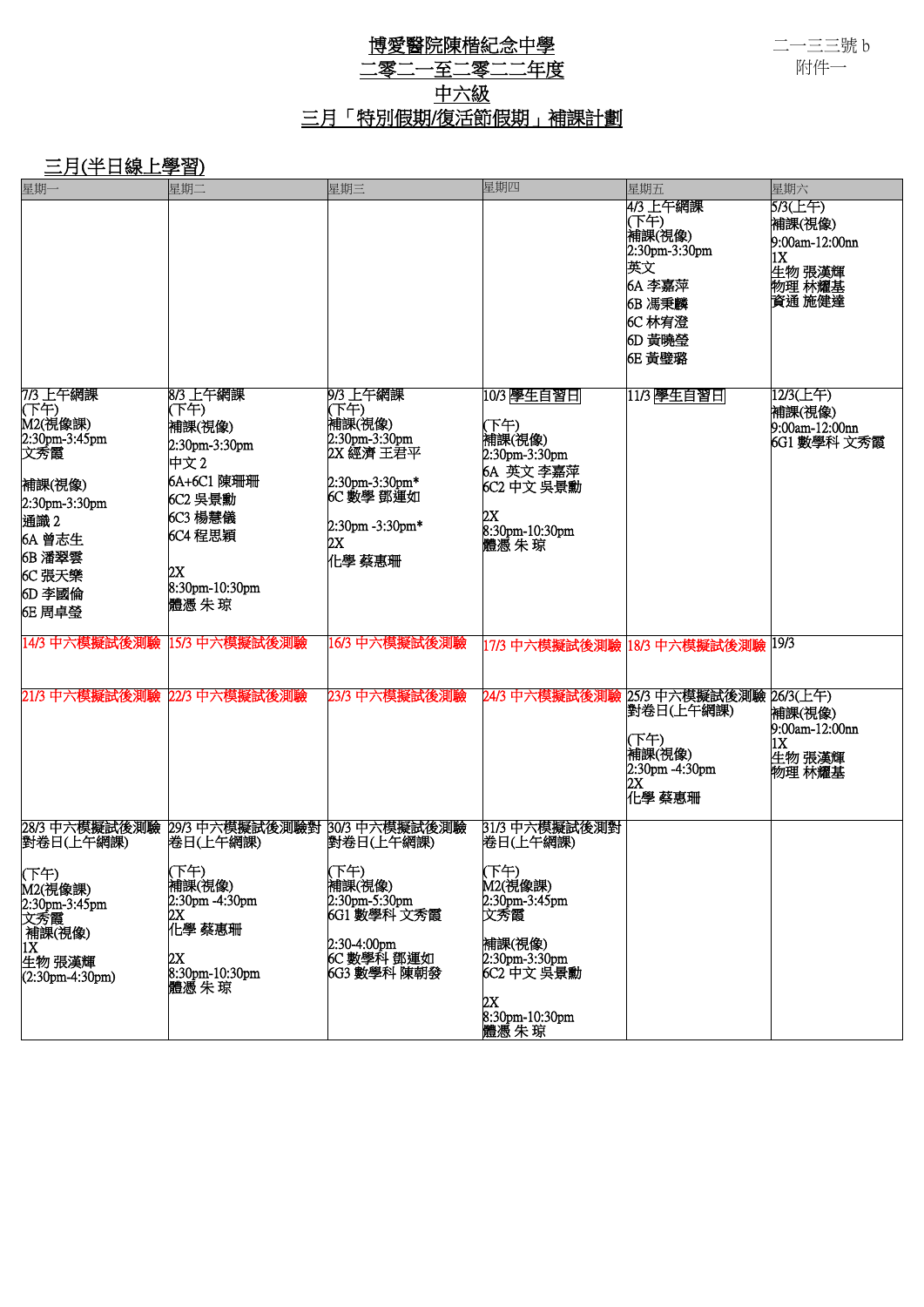## 博愛醫院陳楷紀念中學 二零二一至二零二二年度 中六級 四月「特別假期/復活節假期」補課計劃

# 四月(半日線上學習)

| 星期一                                                                  | 星期二                      | 星期三                                                                                                                               | 星期四 | 星期五                                                                         | 星期六                                                                                                   |
|----------------------------------------------------------------------|--------------------------|-----------------------------------------------------------------------------------------------------------------------------------|-----|-----------------------------------------------------------------------------|-------------------------------------------------------------------------------------------------------|
|                                                                      |                          |                                                                                                                                   |     | 14 中六模擬試後測驗對<br>卷日(上午網課)<br>下午)<br>補課(視像)<br>2:30pm -4:30pm<br>2X<br>化學 蔡惠珊 | $2/4(E+)$<br>補課(視像)<br>9:00am-12:00nn<br>1X<br>生物 張漢輝<br>物理 林耀基<br><b>6E 通識 周卓瑩</b><br>9:00am-11:30am |
| 4/4 中六模擬試後測驗<br>對卷日(上午網課)<br>(下午)<br>M2(視像課)<br>2:30pm-3:45pm<br>文秀霞 | <b>5/4 清明節</b><br>(公眾假期) | 6/4 上午網課及中六畢 <br>業典禮<br>(下午)<br>補課(視像)<br>$2:30pm - 4:30pm$<br> 1X 生物 張漢輝<br>6G3 數學 陳朝發<br>2:30am - 4:30pm<br>6E ENG 陳仲欣 (代<br>課) |     |                                                                             |                                                                                                       |